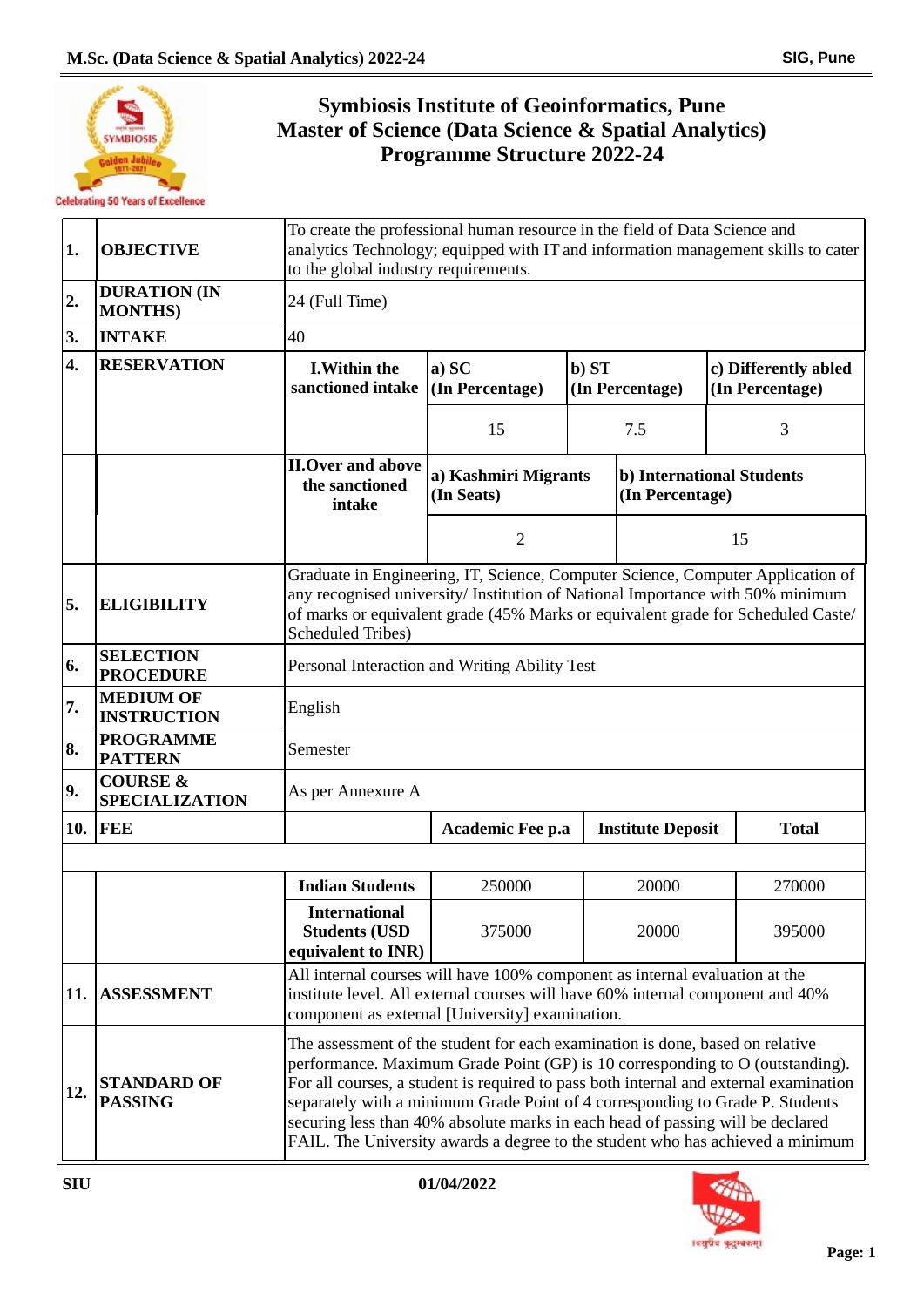|                                                                                                                                                                                                                                                                                                                 |                                      |                                   |   | CGPA of 4 out of maximum of 10 CGPA for the programme. |                                                  |  |              |       |    |
|-----------------------------------------------------------------------------------------------------------------------------------------------------------------------------------------------------------------------------------------------------------------------------------------------------------------|--------------------------------------|-----------------------------------|---|--------------------------------------------------------|--------------------------------------------------|--|--------------|-------|----|
| <b>AWARD OF DEGREE/</b><br>Master of Science (Data Science and Spatial Analytics) will be awarded at the end<br>of semester IV examination by taking into consideration the performance of all<br>13. DIPLOMA/<br>semester examinations after obtaining minimum 4.00 CGPA out of 10 CGPA.<br><b>CERTIFICATE</b> |                                      |                                   |   |                                                        |                                                  |  |              |       |    |
|                                                                                                                                                                                                                                                                                                                 | <b>14. CLASSIFICATION OF CREDITS</b> |                                   |   |                                                        |                                                  |  |              |       |    |
| <b>Generic</b><br><b>Semester</b><br>Core                                                                                                                                                                                                                                                                       |                                      | <b>Generic</b><br><b>Elective</b> |   | <b>Specialization</b><br>Core                          | Specialization Open Elective!<br><b>Elective</b> |  | <b>Audit</b> | Total |    |
|                                                                                                                                                                                                                                                                                                                 |                                      |                                   |   |                                                        |                                                  |  |              |       |    |
|                                                                                                                                                                                                                                                                                                                 |                                      | 23                                |   |                                                        |                                                  |  | ŋ            | $1*$  | 23 |
|                                                                                                                                                                                                                                                                                                                 | 2                                    | 22                                |   |                                                        |                                                  |  |              | 0     | 22 |
|                                                                                                                                                                                                                                                                                                                 | 3                                    | 20                                | 3 |                                                        |                                                  |  |              | $1*$  | 23 |
|                                                                                                                                                                                                                                                                                                                 |                                      | 12                                |   |                                                        |                                                  |  | O            | 0     | 12 |
|                                                                                                                                                                                                                                                                                                                 | Total                                | 77                                | 3 |                                                        |                                                  |  |              | Ω     | 80 |

\* Satisfactory completion of the non letter grade courses 'Integrated Disaster Management', 'Research Publication' is mandatory for award of degree.

> This Programme Structure is aligned with the norms laid down by the University and is approved by the Academic Council.

Hereafter changes (if any) which conform to the policy on "Curriculum Development and Review" would be permissible, subject to revision of the Programme<br>Structure, following the specified processes.

Head - Academics

THIS IS SYSTEM GENERATED DOCUMENT AND REQUIRES NO SIGNATURE.

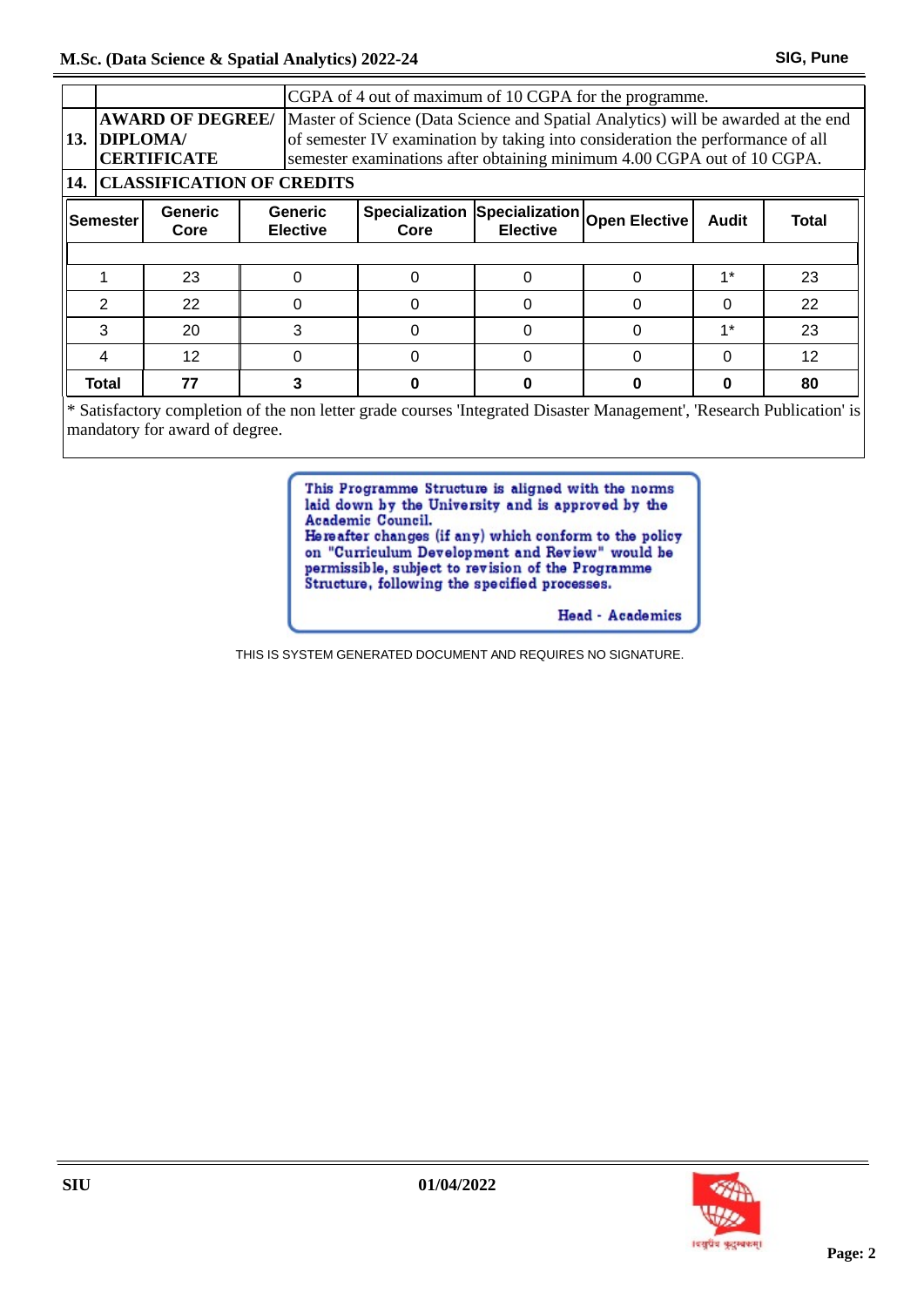## **Symbiosis Institute of Geoinformatics, Pune Master of Science (Data Science & Spatial Analytics) Programme Structure 2022-24**



|                                            | <b>Celebrating 50 Years of Excellence</b> |                                                                              | <b>Annexure A</b>                     |                         |              |                                   |                              |  |
|--------------------------------------------|-------------------------------------------|------------------------------------------------------------------------------|---------------------------------------|-------------------------|--------------|-----------------------------------|------------------------------|--|
| Catalog<br><b>Course</b><br>Code           | <b>Course</b><br>Code                     | <b>Course Title</b>                                                          | <b>Specialization</b>                 | <b>Credit</b>           | <b>Marks</b> | Internal External<br><b>Marks</b> | <b>Total</b><br><b>Marks</b> |  |
| Semester: 1                                |                                           |                                                                              |                                       |                         |              |                                   |                              |  |
|                                            |                                           | <b>Mathematics for Spatial</b>                                               | <b>Generic Core Courses</b>           |                         |              |                                   |                              |  |
| TE7444                                     | 0702430101                                | Sciences                                                                     |                                       | 4                       | 120          | 80                                | 200                          |  |
| T7174                                      |                                           | 0702430102 Applied Statistics                                                |                                       | 3                       | 150          | $\mathbf 0$                       | 150                          |  |
| TE7442                                     | 0702430103                                | Introduction to Geospatial<br>Technology                                     |                                       | 3                       | 90           | 60                                | 150                          |  |
| T3111                                      | 0702430104                                | Data Mining and Algorithms                                                   |                                       | 3                       | 90           | 60                                | 150                          |  |
| <b>TE7469</b>                              | 0702430105                                | Principles and Practices of<br>Data Protection                               |                                       | 3                       | 90           | 60                                | 150                          |  |
| TE7475                                     | 0702430106                                | Python for Geospatial<br>Technology                                          |                                       | 3                       | 90           | 60                                | 150                          |  |
| T2239                                      | 0702430107                                | Business Communication                                                       |                                       | $\overline{2}$          | 100          | $\mathbf 0$                       | 100                          |  |
| T7370                                      |                                           | 0702430108 Research Methodology in GIS                                       |                                       | $\overline{2}$          | 100          | 0                                 | 100                          |  |
| T4005                                      | 0702430109                                | <b>Integrated Disaster</b><br>Management *                                   |                                       | 0                       | 0            | 0                                 | Non Letter<br>Grade          |  |
|                                            |                                           |                                                                              | <b>Total</b>                          | 23                      | 830          | 320                               | 1150                         |  |
|                                            |                                           |                                                                              | Semester: 2                           |                         |              |                                   |                              |  |
|                                            |                                           | Spatial Big Data and Storage                                                 | <b>Generic Core Courses</b>           |                         |              |                                   |                              |  |
| <b>TE7447</b>                              | 0702430201                                | Analytics<br><b>Programming for Spatial</b>                                  |                                       | 4                       | 120          | 80                                | 200                          |  |
| TE7446                                     | 0702430202                                | Sciences                                                                     |                                       | 3                       | 90           | 60                                | 150                          |  |
| T3447                                      |                                           | 0702430203 Machine learning                                                  |                                       | 3                       | 150          | $\mathbf 0$                       | 150                          |  |
| TE7440                                     | 0702430204                                | Advance Python Programming<br>for Spatial Analytics                          |                                       | 3                       | 90           | 60                                | 150                          |  |
| TE7441                                     |                                           | 0702430205   Image Analytics                                                 |                                       | 3                       | 90           | 60                                | 150                          |  |
| T7674                                      |                                           | 0702430206 Cyber Security                                                    |                                       | $\overline{2}$          | 100          | $\Omega$                          | 100                          |  |
| T7049                                      |                                           | 0702430207 Spatial Data Base Management<br>0702430208 Data Driven Governance |                                       | 2                       | 60           | 40<br>40                          | 100                          |  |
| <b>TE7470</b>                              |                                           |                                                                              | <b>Total</b>                          | $\overline{c}$<br>22    | 60<br>760    | 340                               | 100<br>1100                  |  |
|                                            |                                           |                                                                              |                                       |                         |              |                                   |                              |  |
| Semester: 3<br><b>Generic Core Courses</b> |                                           |                                                                              |                                       |                         |              |                                   |                              |  |
| T7942                                      |                                           | 0702430301 Spatial Modeling                                                  |                                       | $\overline{\mathbf{4}}$ | 120          | 80                                | 200                          |  |
| T7804                                      | 0702430302                                | Summer Project                                                               |                                       | 4                       | 120          | 80                                | 200                          |  |
| T3441                                      |                                           | 0702430303 Web Analytics                                                     |                                       | 3                       | 90           | 60                                | 150                          |  |
| T3509                                      |                                           | 0702430304 Artificial Intelligence                                           |                                       | 3                       | 90           | 60                                | 150                          |  |
| F0003                                      |                                           | 0702430305   Flexi-Credit Course                                             |                                       | 3                       | 150          | $\mathbf 0$                       | 150                          |  |
| TE7445                                     | 0702430306                                | Predictive Analytics and<br>Development                                      |                                       | 3                       | 90           | 60                                | 150                          |  |
| T0100                                      |                                           | 0702430307 Research Publication *                                            |                                       | 0                       | 0            | 0                                 | Non Letter<br>Grade          |  |
|                                            |                                           |                                                                              | <b>Total</b>                          | 20                      | 660          | 340                               | 1000                         |  |
|                                            |                                           |                                                                              | <b>Generic Elective Courses Group</b> |                         |              |                                   |                              |  |
| T3453                                      |                                           | 0702430308 Deep learning                                                     |                                       | 3                       | 150          | $\mathbf 0$                       | 150                          |  |
| T3136                                      |                                           | 0702430309 System Dynamics Simulation                                        |                                       | 3                       | 150          | $\mathbf 0$                       | 150                          |  |
| TE7443                                     |                                           | 0702430310   IOT Spatial Analytics                                           |                                       | 3                       | 150          | $\mathbf 0$                       | 150                          |  |
| <b>TE7448</b>                              | 0702430311                                | Spatial User Interface design<br>and Implementation                          |                                       | 3                       | 150          | 0                                 | 150                          |  |
| TE7471                                     | 0702430312                                | Data Driven Banking, Insurance<br>and Finance                                |                                       | 3                       | 150          | 0                                 | 150                          |  |
| TE7472                                     | 0702430313                                | Data Driven Forensics and<br>Crime Investigation                             |                                       | 3                       | 150          | $\mathbf 0$                       | 150                          |  |
| <b>TE7473</b>                              |                                           | 0702430314 Data Driven Journalism                                            |                                       | 3                       | 150          | $\mathbf 0$                       | 150                          |  |
| TE7802                                     |                                           | 0702430315 Block Chain Technology                                            |                                       | 3                       | 90           | 60                                | 150                          |  |
|                                            |                                           |                                                                              | <b>Total Required Credits</b>         | 3                       | 150          | 0                                 | 150                          |  |
|                                            |                                           |                                                                              | Semester: 4                           |                         |              |                                   |                              |  |
|                                            |                                           |                                                                              | <b>Generic Core Courses</b>           |                         |              |                                   |                              |  |
| T7812                                      | 0702430401                                | Industry Project                                                             |                                       | 12                      | 360          | 240                               | 600                          |  |
|                                            |                                           |                                                                              | <b>Total</b>                          | 12                      | 360          | 240                               | 600                          |  |

**SIU 01/04/2022**